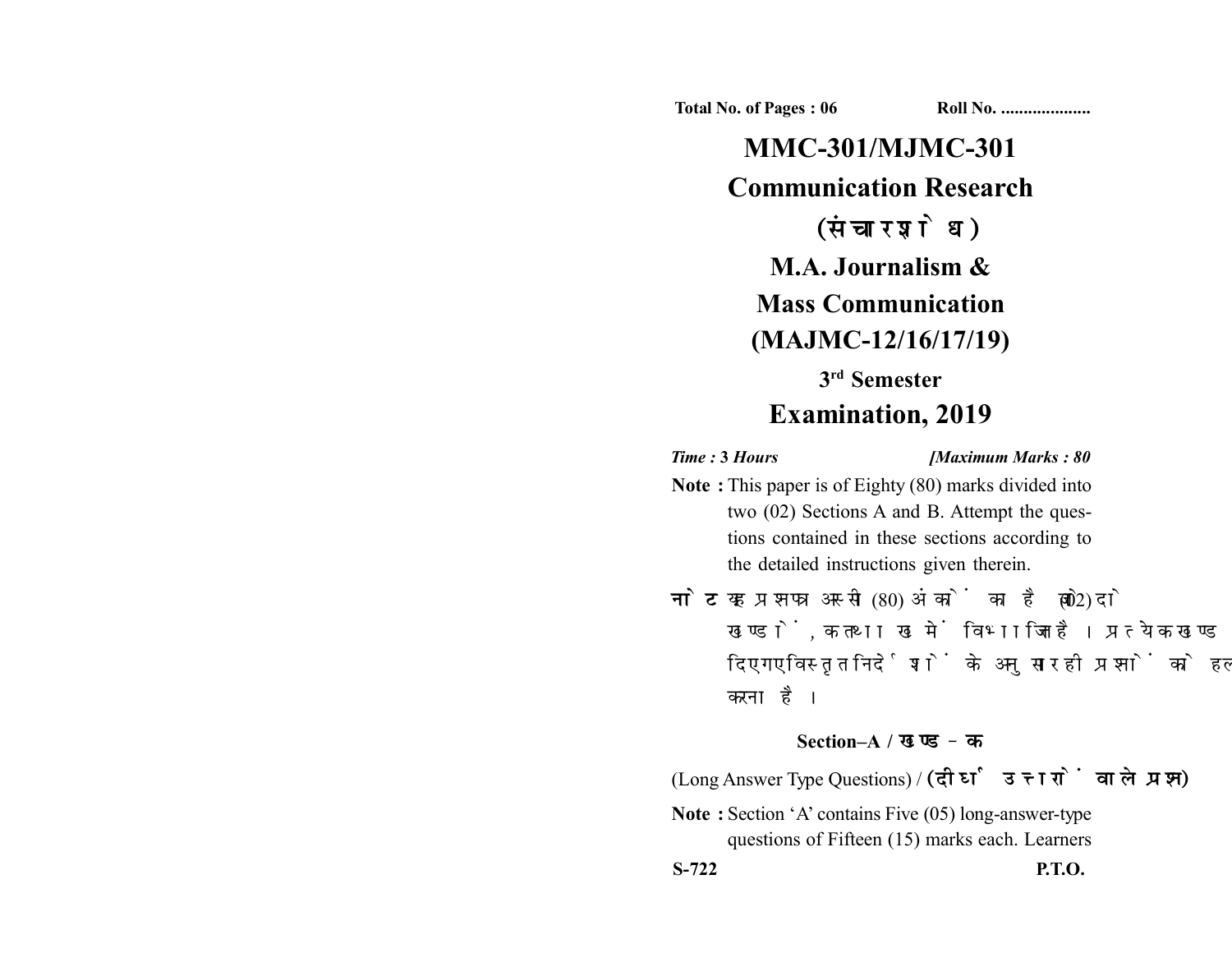मॉस मीडिया में ऑडिएंस अनसंधान की क्या आवश्यकता है? इसकी विभिन्न पद्धतियों के बारे में बताएँ।

5. Explain survey method of research. What do you keep in mind while designing a questionnaire for survey?

सर्वेक्षण पद्धति क्या है? एक प्रश्नावली बनाते समय किन-किन बातों का ध्यान रखना चाहिए?

## **Section–B /**

(Short-Answer-Type Questions) /

- **Note :** Section 'B' contains Eight (08) short-answertype questions of Seven (07) marks each. Learners are required to answer any Five (05) questions only. **(5×7=35)**
- नोट: खण्ड'ख' में आठ (08) लघु उत्तरों वाले प्रश्न दिये गये हैं. प्रत्येक प्रश्न के लिए सात (07) अंक निर्धारित हैं। शिक्षार्थियों को इनमें से केवल पाँच (05) प्रश्नों के उत्तर देने हैं।
	- 1. What do you understand by Television Rating Point? How is this measured?

टेलीविजन रेटिंग पॉइंट से आपका क्या तात्पर्य है? इसे मापने के तरीकों पर प्रकाश डालिए।

2. Explain Simple Random Sampling with examples.

सिंपल रैंडम सेम्पलिंग (नमूना पद्धति) के बारे में उदाहरण सहित बताइये।

- 3. Explain Snowball sampling with examples. स्नोबौल सेम्पलिंग (नमना पद्धति) के बारे में उदाहरण सहित बताइये।
- 4. Discuss in detail the longitudinal study method of research. अनलंब शोध पद्धति के बारे में विस्तार से चर्चा कोजिये।
- 5. What are the basic principles of designing a questionnaire? Differentiate between closeended and open-ended questionnaire.

एक प्रश्नावली बनाते समय क्या मुख्य सिद्धांत प्रयोग होते हैं ? लघुउत्तरीय व दीर्घउत्तरीय प्रश्नावली में अन्तर बताएँ।

**S-722 P.T.O. S-722**